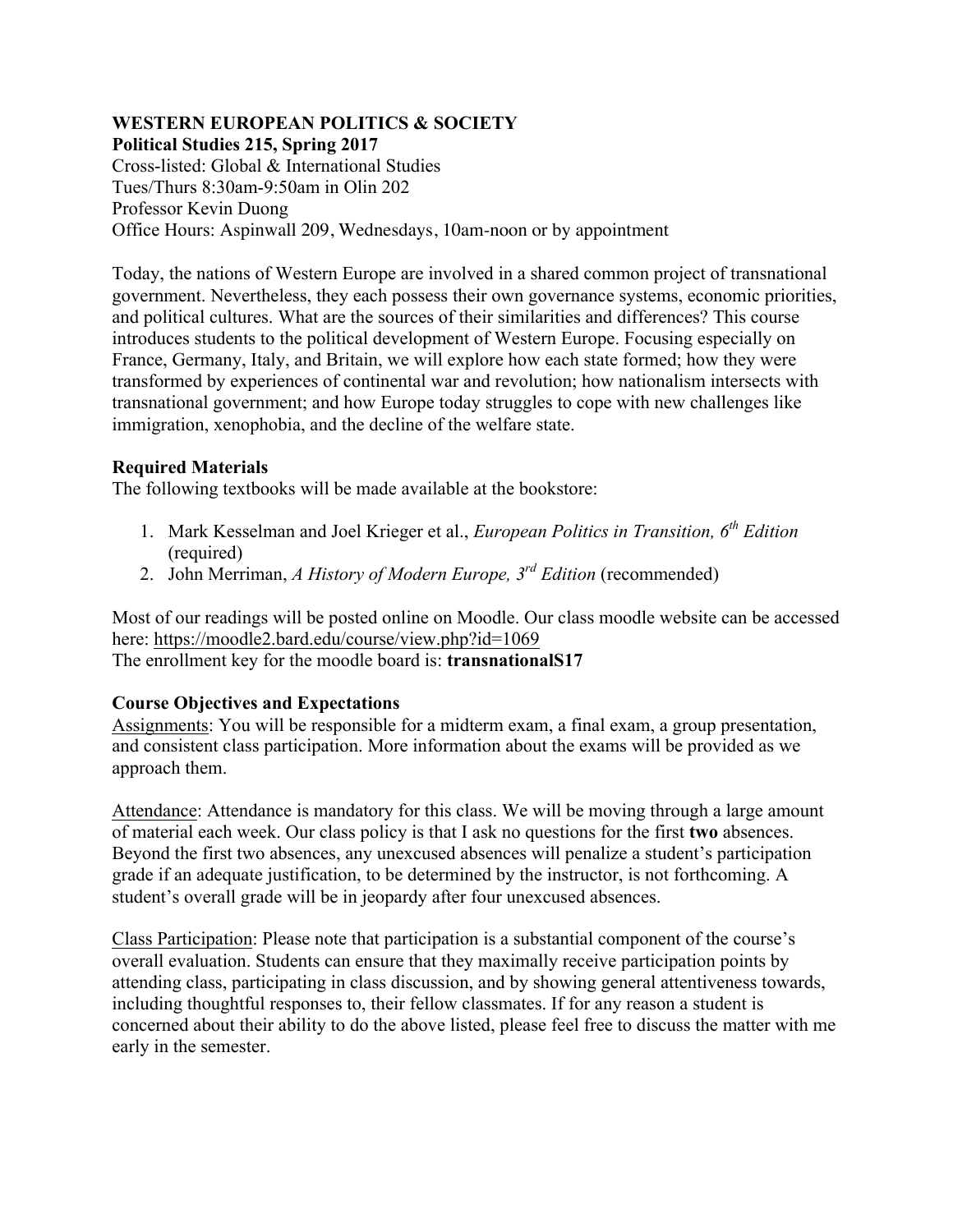Laptop Policy: This is largely a discussion class, so there will not be much lecturing. Since class will therefore be participatory, laptops will not be permitted in class. Note taking can be done adequately with pencil and paper when the need arises. If there is an unusually compelling reason, however, for why on a particular day you may need your laptop out, please let me know and we can try to accommodate that. I also expect that you will refrain from texting, sending emails, using the internet, and doing other work during class.

Course Evaluation:

| Midterm Exam               | 30% |
|----------------------------|-----|
| Final Exam                 | 40% |
| <b>Group Presentation</b>  | 20% |
| <b>Class Participation</b> | 10% |

### **Other Matters:**

Plagiarism: Each student is expected to abide by the Code of Academic Integrity. It is your responsibility to familiarize yourself with university policies regarding plagiarism and other violations of academic integrity, which will be strictly observed in this class. If work is found to be plagiarized, the student will receive an automatic failing grade in the class, and depending on the situation additional sanctions may be imposed by the university.

Reasonable Accommodations for Students with Disabilities**:** If you have a disability that may require assistance or accommodations, or if you have any questions related to any accommodation for testing, note taking, reading, etc., please speak with me as soon as possible. You may also contact Student Disability Services with any questions about such services.

Additional Writing Help: If you seek additional writing help beyond the scope of the course, I encourage you to visit the Bard College Learning Commons which provides writing resources for students. You can visit their website here: http://www.bard.edu/learningcommons/students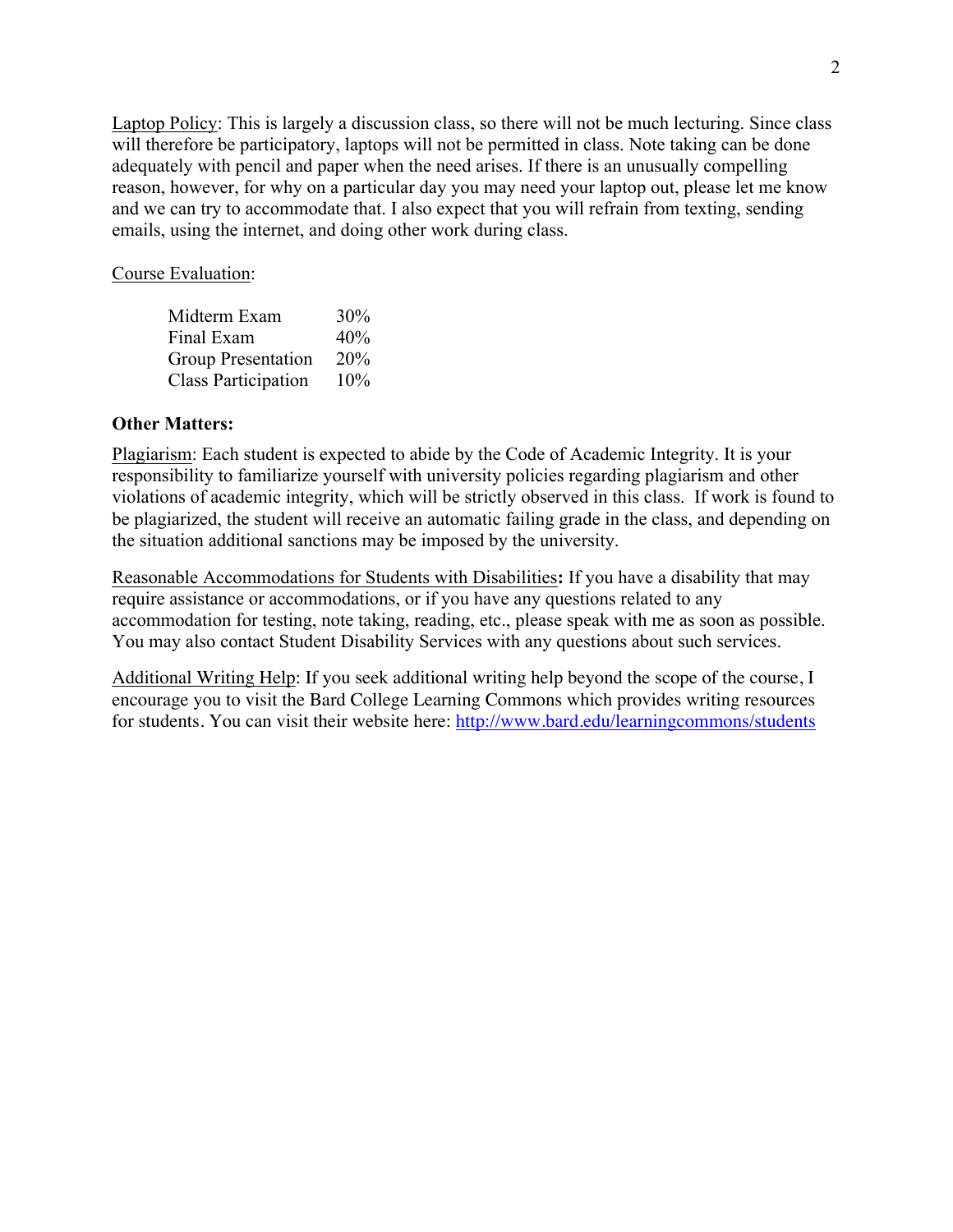### **Schedule of Readings**

Readings and assignments are to be completed by their corresponding date. 'Optional' readings are additional selections that may improve your mastery of the material, but aren't required. Most readings are on Moodle. Please read the assigned texts in the order they are listed.

## **PART I: THE ORIGINS OF EUROPEAN POLITICAL DEVELOPMENT**

#### WEEK I: Multiple Paths of Modern European Political Development

Most modern European states find their roots in the enormous social upheavals associated with feudalism's breakdown. The modernization of the agrarian economy, the rise of urban centers, and state centralization all laid the groundwork for Europe as we know it today. What are the paths connecting the breakdown of feudalism and the contemporary European order? How were those paths paved by urbanization, bureaucratization, and absolutism?

| <b>Jan 31:</b> | Introduction                                                                                                                                                                                                 |
|----------------|--------------------------------------------------------------------------------------------------------------------------------------------------------------------------------------------------------------|
| Feb 2:         | Barrington Moore, Jr. The Social Origins of Dictatorship and Democracy: Lord<br>and Peasant in the Making of the Modern World, pp. 413-32<br>Charles Tilly, "War Making and State Making as Organized Crime" |
| Optional:      | Perry Anderson, Lineages of the Absolutist State, pp. 15-42<br>Gregory Leubbert, Liberalism, Fascism or Social Democracy                                                                                     |

## WEEK II: The Age of Democratic Revolutions & Nationalism

In the span of decades, the Atlantic world was transformed by what political scientists call the first wave of democratization: the Age of Revolutions. These revolutions were the crucible for modern European democracy and its political institutions, like the rule of law and representative government. It was also the crucible for nationalism as we know it. What are the connections between democratization and nationalism?

| <b>Feb 7:</b> | R. R. Palmer, <i>The Age of the Democratic Revolution</i> , pp. 5-9, 13-19<br>"The Virginia Declaration of Rights" of 1776     |
|---------------|--------------------------------------------------------------------------------------------------------------------------------|
|               | "The Declaration of the Rights of Man and of the Citizen" of 1789                                                              |
|               | David Armitage, The Declaration of Independence: A Global History, pp. 11-23,<br>103-119                                       |
| <b>Feb 9:</b> | Benedict Anderson, <i>Imagined Communities: Reflections on the Origin and Spread</i><br>of Nationalism, pp. 9-12, 22-26, 33-36 |
|               | David A. Bell, The Cult of the Nation in France: Inventing Nationalism, 1680-                                                  |
|               | 1800, pp. 1-15, 22-40, 159-68                                                                                                  |
| Optional:     | Eric Hobsbawm, <i>The Age of Revolution: 1789-1848</i> , pp. 53-76, 109-131                                                    |
|               | Robin Blackburn, "Haiti, Slavery, and the Age of the Democratic Revolution,"<br>The William & Mary Quarterly 63/4 (2006)       |
|               | Jeremy Adelman, "An Age of Imperial Revolutions," American Historical<br><i>Review 113/2 (2008)</i>                            |
|               | Edward D. Mansfield and Jack Snyder, "Democratization and War," Foreign<br><i>Affairs</i> 74/3 (1995)                          |
|               |                                                                                                                                |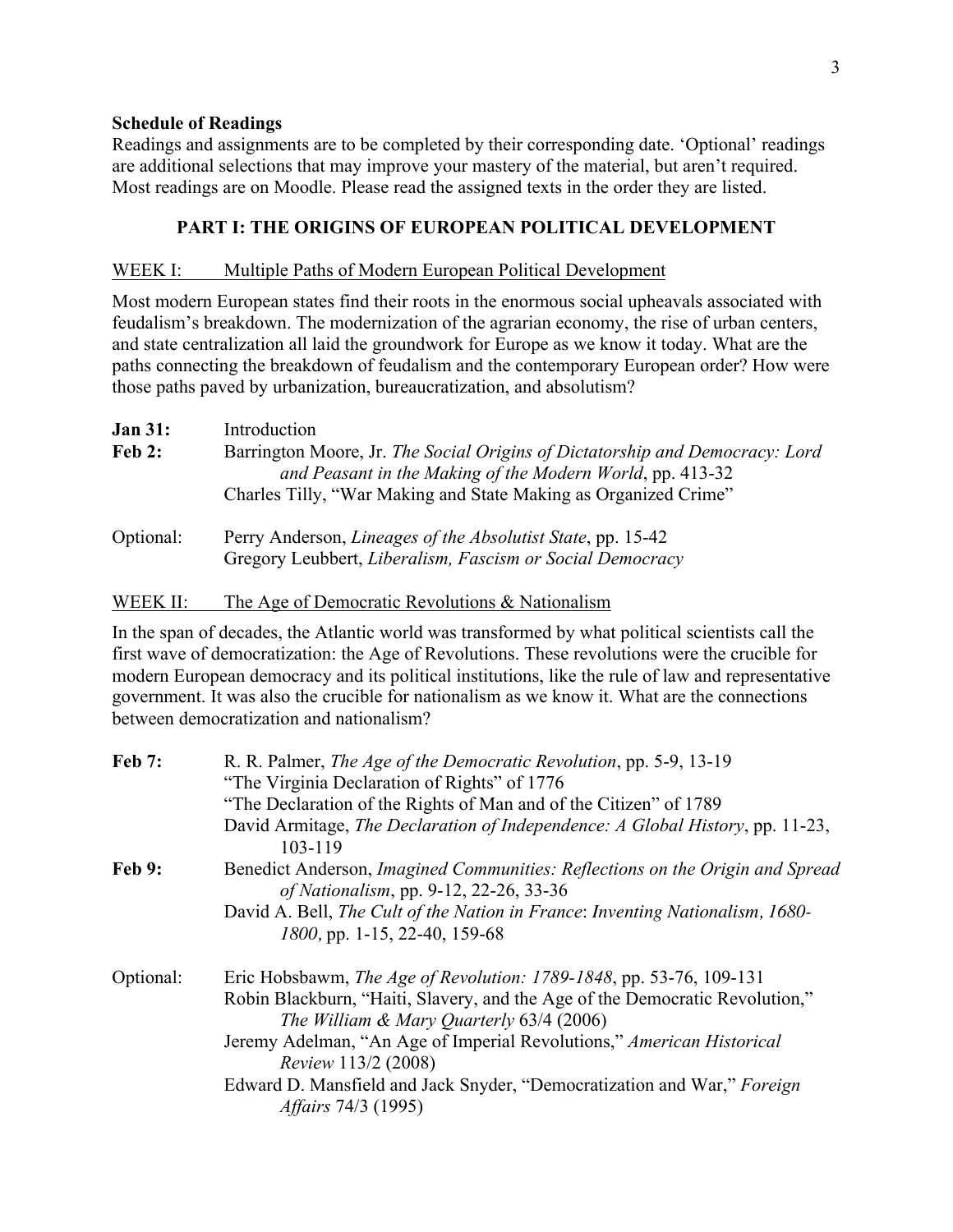WEEK III: The Industrial Revolution

The Age of Democratic Revolutions was closely connected to the Industrial Revolution. How did the meaning of citizenship change as the market became the prominent institution for organizing economic life? How did industrialization shape the development of the modern state and representative government?

| <b>Feb 14:</b> | Adam Smith, <i>The Wealth of Nations</i> , pp. 13-30                                                          |
|----------------|---------------------------------------------------------------------------------------------------------------|
|                | David Landes, The Unbound Prometheus: Technological Change and                                                |
|                | Industrial Development in Western Europe from 1750 to the Present, pp.<br>$1-40$                              |
| <b>Feb 16:</b> | Karl Polanyi, The Great Transformation: The Political and Economic Origins of<br><i>Our Time</i> , pp. 136-57 |
| Optional:      | Eric Hobsbawm, <i>The Age of Revolution: 1789-1848</i> , pp. 27-52                                            |
|                | Albert O. Hirschman, The Passions and the Interests: Political Arguments for                                  |
|                | Capitalism Before its Triumph                                                                                 |
|                | Max Weber, The Protestant Ethic and the Spirit of Capitalism                                                  |
|                | Mark Blyth, Great Transformations: Economic Ideas and Institutional Change in                                 |
|                | the Twentieth Century                                                                                         |

## **PART II: CASES AND THEMES**

WEEK IV: The Rise of the Modern State: Britain

This week we move from large scale transformations in European political development to specific contexts, and we begin with the British case. How did a modern state arise from the ideological conflicts of the English Revolution? What does the trajectory of British political development look like up to World War I?

| Kesselman and Krieger, <i>European Politics in Transition</i> , pp. 35-50, 71-94                                                                                                                          |
|-----------------------------------------------------------------------------------------------------------------------------------------------------------------------------------------------------------|
| Michael Walzer, The Revolution of the Saints: A Study in the Origins of Radical<br><i>Politics</i> , pp. 1-4, 114-147                                                                                     |
| Trygve Tholfsen, "The Transition to Democracy in Victorian England" in                                                                                                                                    |
| International Review of Social History 6/2 (1961)                                                                                                                                                         |
| Charles Tilly, ed., The Formation of National States in Western Europe<br>E. P. Thompson, The Making of the English Working Class<br>Perry Anderson, <i>Lineages of the Absolutist State</i> , pp. 114-42 |
| John Merriman, A History of Modern Europe, pp. 208-241                                                                                                                                                    |
| Christopher Hill, The World Turned Upside Down: Radical Ideas During the<br>English Revolution, pp. 13-18, 107-150                                                                                        |
|                                                                                                                                                                                                           |

WEEK V: From Absolutism to the Republic: France

After Britain, we turn to the case of France. What were the continuities between the French absolutist state and its modern republican government? Why was France so much slower in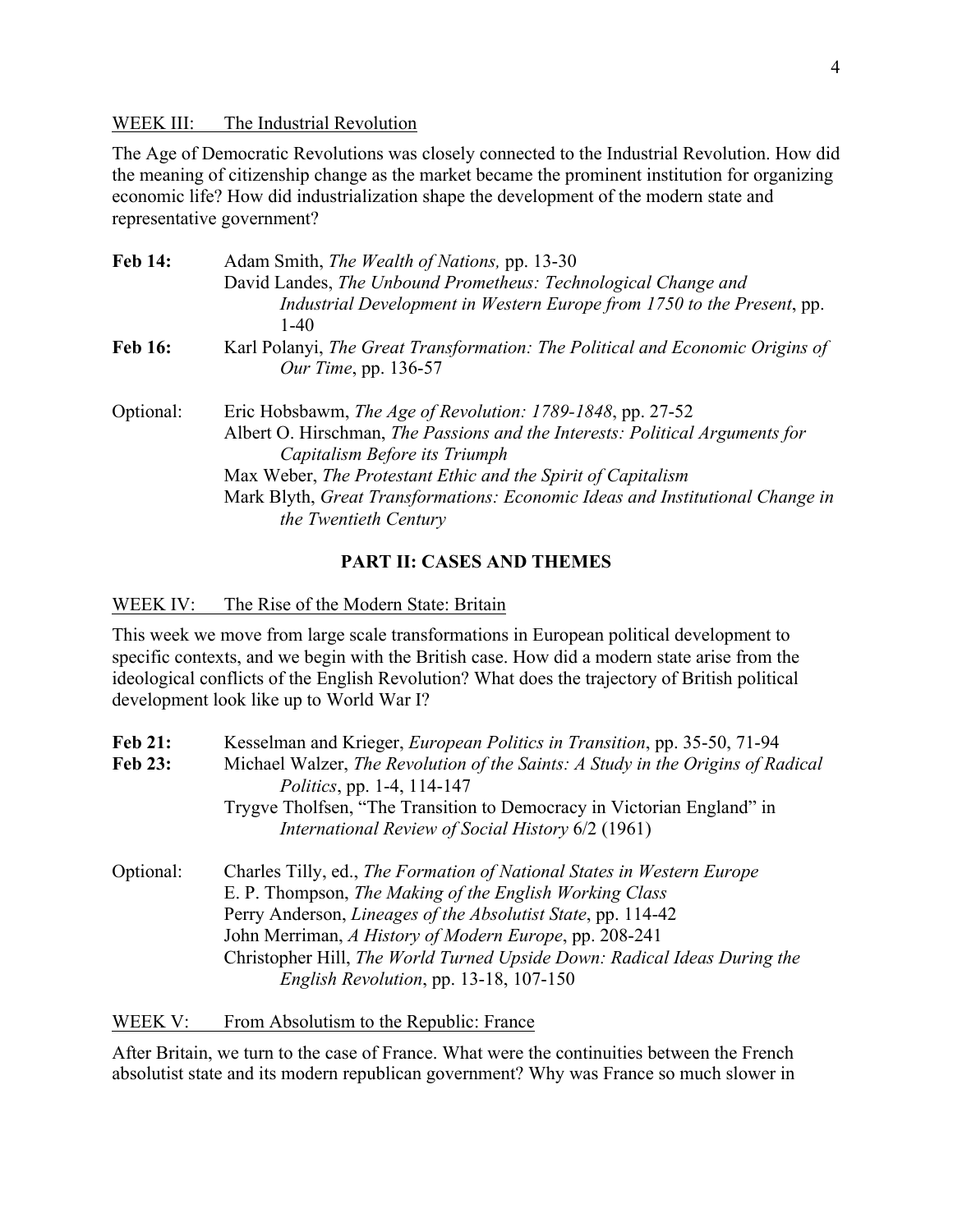establishing representative government than England? And how did the centralization of French language, education, and national infrastructure contribute to French nation building?

| Kesselman and Krieger, <i>European Politics in Transition</i> , pp. 103-18, 131-64 |  |
|------------------------------------------------------------------------------------|--|
| Theda Skocpol, States and Social Revolutions: A Comparative Analysis of            |  |
| France, Russia, and China, pp. 174-205                                             |  |
| Eugen Weber, Peasants into Frenchmen, pp. 471-86                                   |  |
| Jacques Donzelot, "The Promotion of the Social"                                    |  |
| Philip Nord, The Republican Moment: Struggles for Democracy in Nineteenth-         |  |
| Century France                                                                     |  |
| Stanley Hoffman et al, <i>In Search of France</i> , pp. 1-21                       |  |
| Pamela Pilbeam, Republicanism in Nineteenth Century France                         |  |
| Merriman, A History of Modern Europe, pp. 435-476                                  |  |
|                                                                                    |  |

## WEEK VI: The Bismarckian Synthesis: Germany

Compared to Britain and France, Germany unified comparatively late. It transitioned from a federation of city states, to a united Empire, and then through world wars became the modern German Federal Republic. How did its unique trajectory give rise to political and economic institutions different than Britain and France? What was the role of war and nationalism for the modern German state?

# **Mar 7:** Kesselman and Krieger, *European Politics in Transition*, pp. 175-92, 209-38 **Mar 9:** Sheri Berman, "Modernization in Historical Perspective: The Case of Imperial Germany," *World Politics* 53/3 (2001) Michael Bernhard, "Democratization in Germany: A Reappraisal," *Comparative Politics* 33/4 (2001) Optional: Arthur Rosenberg, *Imperial Germany: The Birth of the German Republic, 1871- 1918* Perry Anderson, *Lineages of the Absolutist State*, pp. 236-78 Carl Schorske, *Fin-de-siècle Vienna: Politics and Culture* John Merriman, *A History of Modern Europe*, pp. 660-682

WEEK VII: Risorgimento and Unification: Italy

Like Germany, Italian unification appeared comparatively late. How did the processes of Italian unification shape its unique brand of nationalism? In what ways did Italian political development differ from its German neighbor, especially on the question of federalism?

| <b>Mar 14:</b> | Kesselman and Krieger, <i>European Politics in Transition</i> , pp. 249-66, 281-312                                                             |
|----------------|-------------------------------------------------------------------------------------------------------------------------------------------------|
| <b>Mar 16:</b> | Daniel Ziblatt, Structuring the State: The Formation of Italy and Germany and<br><i>the Puzzle of Federalism, pp. 1-4, 13-14, 57-108, 141-7</i> |
| Optional:      | Robert Putnam, Making Democracy Work: Civic Traditions in Modern Italy, pp.<br>121-62                                                           |
|                | John Merriman, <i>The History of Modern Europe</i> , pp. 649-659                                                                                |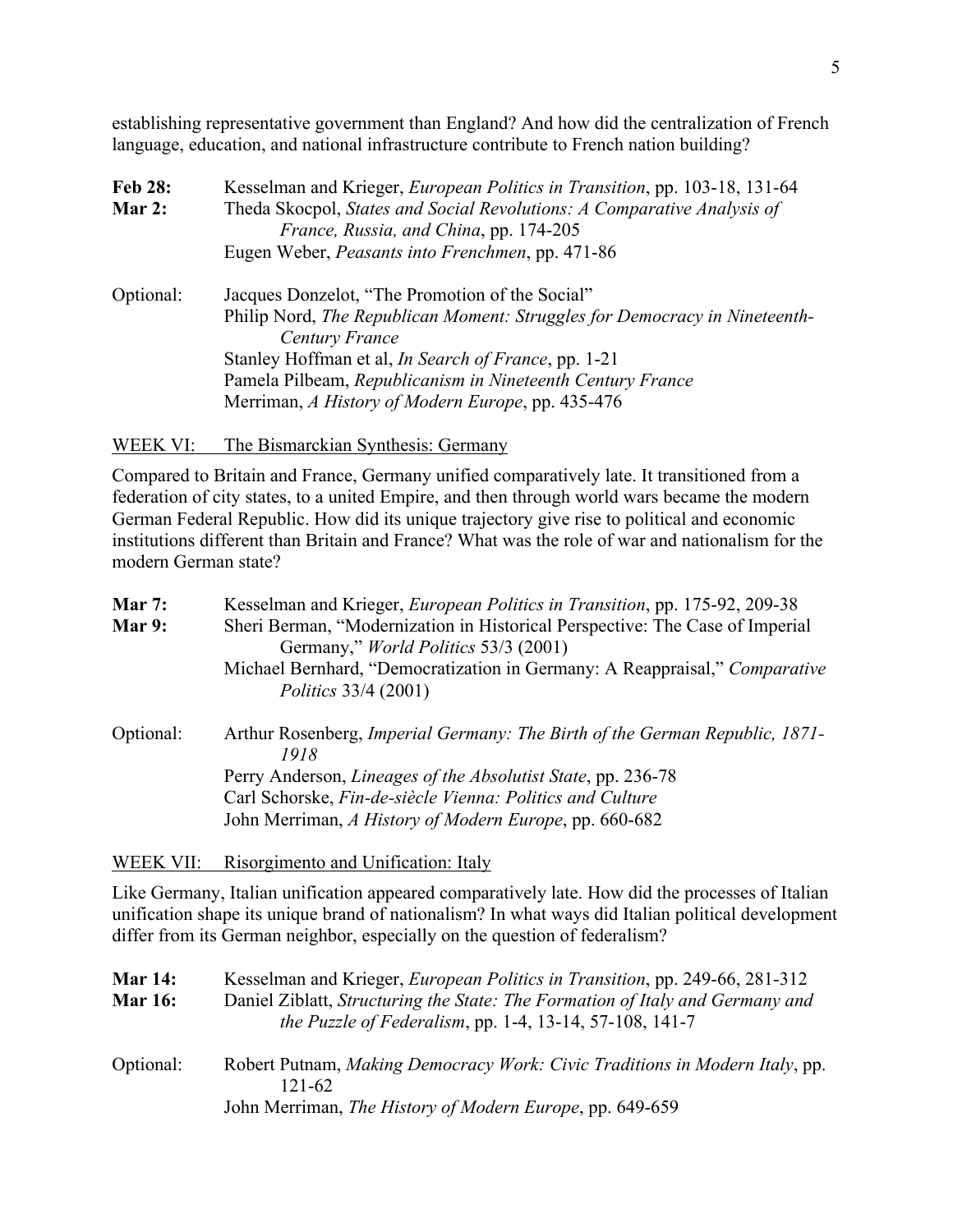### WEEK VIII-IX: Spring Break, Midterm Exam

| <b>Mar 21:</b> | <b>Spring Break</b> |
|----------------|---------------------|
|                |                     |

- **Mar 23:** Spring Break
- **Mar 28:** Midterm Exam

## **Mar 30:** In-class movie: *The Battle of Algiers*

## **PART III: WAR AND RECONSTRUCTION**

### WEEK X: European Colonialism

European political development is inseparable from its history of colonialism. From the development of the modern state and representative government to its market economy and continental identity, colonial politics were central. How did the various colonial projects differ? How were they alike? Did colonial politics in the international arena affect political development at home? What kind of European political identity arose from its colonial exploits? Could the colonies ever be considered "European"?

| John Merriman, <i>The History of Modern Europe</i> , pp. 819-859<br>P. J. Cain and A. G. Hopkins, "The Political Economy of British Expansion<br>Overseas, 1750-1914" The Economic History Review 33/4 (1980) |
|---------------------------------------------------------------------------------------------------------------------------------------------------------------------------------------------------------------|
| Alice Conklin, "Colonialism and Human Rights, A Contradiction in Terms? The<br>Case of France and West Africa, 1895-1914," The American Historical                                                            |
| Karuna Mantena, Alibis of Empire: Henry Maine and the Ends of Liberal                                                                                                                                         |
| Gary Wilder, The French Imperial Nation-State: Negritude & Colonial                                                                                                                                           |
| J. P. Daughton, An Empire Divided: Religion, Republicanism, and the Making of                                                                                                                                 |
| Patrick Wolfe, Traces of History: Elementary Structures of Race                                                                                                                                               |
|                                                                                                                                                                                                               |

### WEEK XI: World Wars and Democratic Breakdown

European colonialism abroad and interstate conflict at home combined to set the stage for continental warfare. Wide-scale military mobilization, nationalism, and technological change altered the face of  $20<sup>th</sup>$  century Western European nations. How were fascism, militant nationalism, and democratic breakdown linked? What were the pressures that led to war? Why did some countries like Germany and Italy give rise to extraordinary authoritarian regimes, while others did not?

**Apr 11:** Adam Tooze, *The Deluge: The Great War and the Remaking of Global Order, 1916-1931*, pp. 3-16 Juan Linz and Alfred Stepan, eds. *The Breakdown of Democratic Regimes: Europe*, pp. 3-74 **Apr 13:** No Class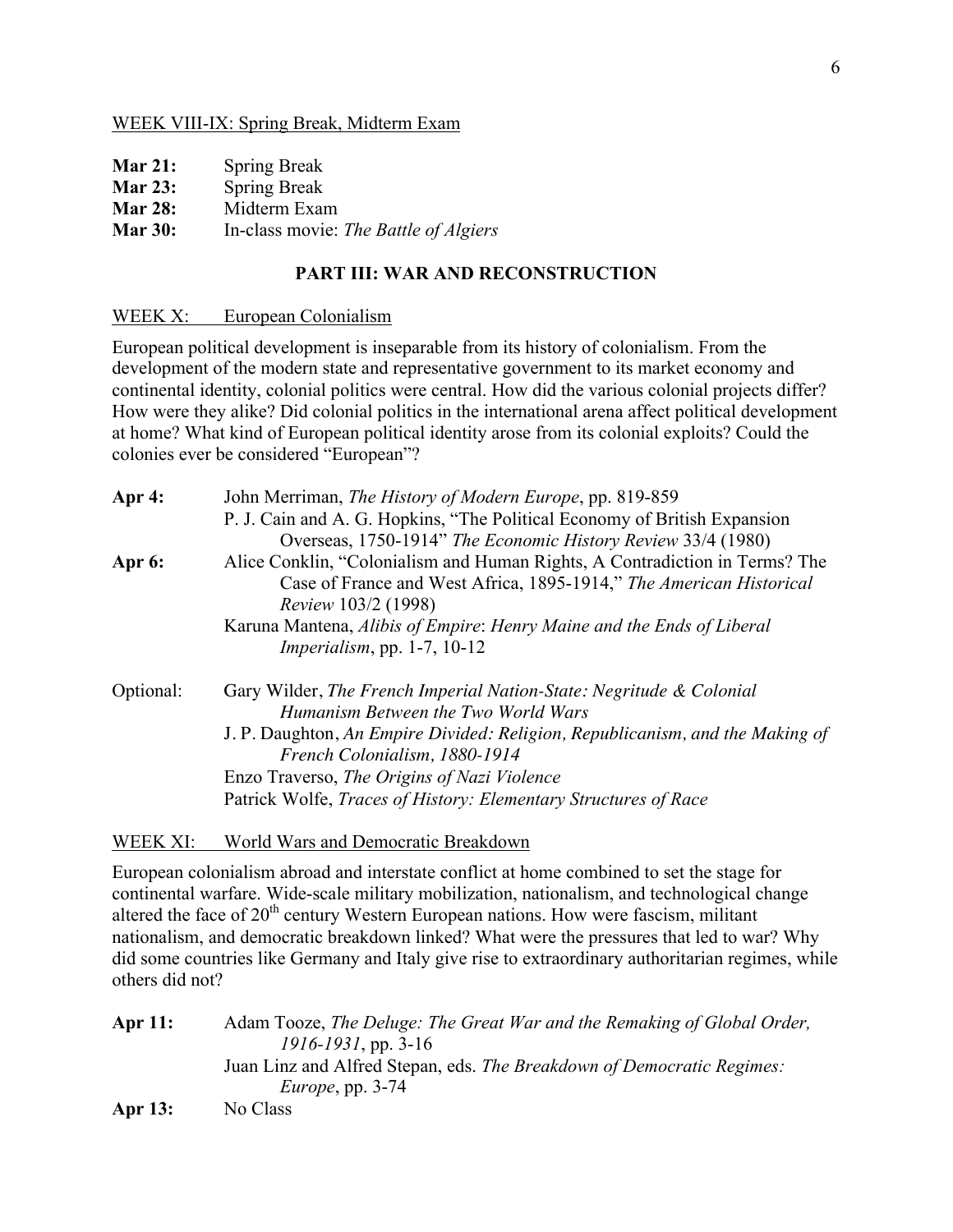Optional: Enzo Traverso, *Fire and Blood: The European Civil War, 1914-1945* Benjamin G. Martin, *The Nazi-Fascist New Order for European Culture* Gregory Leubbert, "Social Foundations of Political Order in Interwar Europe," in *World Politics* 34/4 (1987). Geoff Eley, *Nazism as Fascism: Violence, Ideology, and the Ground of Consent in Germany, 1930-1945* Miranda Pollard, *Reign of Virtue: Mobilizing Gender in Vichy France, 1940-1944* Mary Louis Roberts, *Civilization Without Sexes: Reconstructing Gender in Postwar France, 1917-1927* John Merriman, *A History of Modern Europe*, pp. 863-1108

WEEK XII: Reconstructing Western Europe and Social Democracy

The two world wars decisively reshaped European nation building. It gave rise to a new idea of a united Western Europe, bound together by a common moral identity. How did the experience of continental war and reconstruction provide the sources of a new idea of European continental identity? And how did economic programs of European reconstruction, like the Marshall Plan, create the Europe we know today?

| <b>Apr 18:</b> | Kesselman and Krieger, <i>European Politics in Transition</i> , pp. 472-484                                                             |
|----------------|-----------------------------------------------------------------------------------------------------------------------------------------|
|                | George C. Marshall, "Speech by the United States Secretary of State, General                                                            |
|                | Marshall, at Harvard University: The Marshall Plan, 5 June 1947"                                                                        |
|                | Jessica Reinisch, "The Marshall Plan"                                                                                                   |
|                | Brigette Leucht, "Organization for European Economic Cooperation (OEEC)"                                                                |
|                | Theodore Wilson, "The Atlantic Charter"                                                                                                 |
|                | "The Universal Declaration of Human Rights"                                                                                             |
|                | Jay Winter, "Universal Declaration of Human Rights"                                                                                     |
|                | Nicolas Roussellier, "Liberalism"                                                                                                       |
| <b>Apr 20:</b> | Gøsta Esping-Anderson, The Three Worlds of Welfare Capitalism, pp. 9-12, 21-<br>29                                                      |
|                | Sheri Berman, The Primacy of Politics: Social Democracy and the Making of<br>Europe's Twentieth Century, pp. 1-8, 177-199               |
|                | Iversen and Cusack, "The Causes of Welfare State Expansion: Deindustrialization<br>or Globalization?" <i>World Politics</i> 52/3 (2000) |
| Optional:      | Daniel Ziblatt, "How did Europe Democratize?" in <i>World Politics</i> 58/2 (2006)                                                      |
|                | Alan Milward, The Reconstruction of Western Europe, 1945-51                                                                             |
|                | Michael J. Hogan, The Marshall Plan: America, Britain, and the Reconstruction<br>of Western Europe, 1947-1952                           |

### **PART IV: CONTEMPORARY EUROPE**

WEEK XIII: Contemporary Europe I: Decolonization and Human Rights

If the creation of the European Union represents the political interdependence of postwar Western Europe, its newfound moral and cultural identity is best embodied by the invention and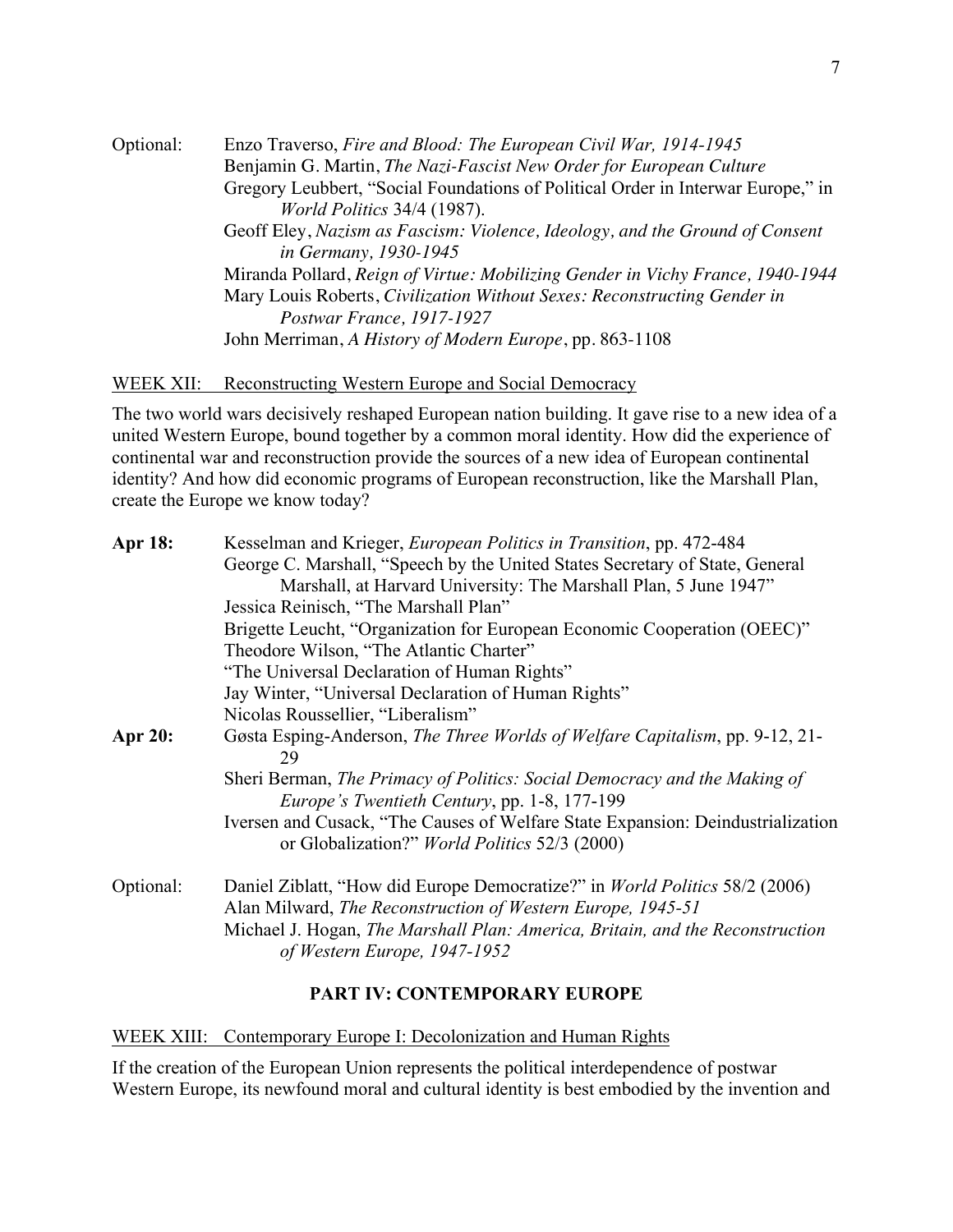endorsement of human rights. But the ascendance of human rights is inseparable from the movement for decolonization, from Indochina to North Africa. How should we connect the prominence of human rights in Western Europe to the collapse of colonialism from the 1950s-70s? How did the European Court of Human Rights, its various Human Rights Commissions, and its famous Universal Declaration of Human Rights come about? Does the rise of human rights reflect a larger turn towards supranational governance and political unity in Western Europe? Or does it reflect its limits instead?

| Apr 25:   | Todd Shepard, <i>Voices of Decolonization</i> , pp. 1-54, 96-102, 143-5                                                                                                                                                                                                       |  |
|-----------|-------------------------------------------------------------------------------------------------------------------------------------------------------------------------------------------------------------------------------------------------------------------------------|--|
| Apr 27:   | Samuel Moyn, The Last Utopia: Human Rights in History, pp. 1-5, 44-119                                                                                                                                                                                                        |  |
| Optional: | Lynn Hunt, <i>Inventing Human Rights</i><br>Marco Duranti, The Conservative Human Rights Revolution: European Identity,<br>Transnational Politics, and the Origins of the European Convention<br>Martin Shipway, Decolonization and its Impact: A Comparative Approach to the |  |
|           | <i>End of Colonial Empires, pp. 61-86</i>                                                                                                                                                                                                                                     |  |

## WEEK XIV: Contemporary Europe II: The European Union and Monetary Integration

The pinnacle of Western European unification and political development is probably the creation of the European Union. It marks a recent transition from national to transnational governance. How did the EU's creation reflect changes in global capitalism and monetary integration of Western Europe? To what extent did it reflect the new moral consensus of Western Europe forged in the wake of continental war? And how does the EU balance national sovereignty with international governance?

| May 2:    | Advising Day, No Class                                                                                                                                                            |  |
|-----------|-----------------------------------------------------------------------------------------------------------------------------------------------------------------------------------|--|
| May 4:    | Kesselman and Kriger, <i>European Politics in Transition</i> , pp. 471-525                                                                                                        |  |
|           | Emmanuel Apel, European Monetary Integration: 1958-2002, pp. 1-23                                                                                                                 |  |
| Optional: | John McCormick, Understanding the European Union: A Concise Introduction<br>Andrew Moravcsik, The Choice for Europe: Social Purpose and State Power<br>from Messina to Maastricht |  |
|           | Ernst B. Haas, "International Integration: The European and the Universal                                                                                                         |  |
|           | Process," International Organization 15/3 (1961)                                                                                                                                  |  |

### WEEK XV: Contemporary Europe III: The Idea of Europe at Crossroads

Judging from current events in Europe—debt crises, immigration and refugees, the integration of Turkey—the European project built in the postwar years is in crisis. What are the sources of this breakdown? How do they reflect larger transformations in global politics? Has the modern state come back? Can the universalist ambitions of Western Europe accommodate these new challenges, or is nationalism bound to resurface? This final week, we look at these questions through the rise of the new Right in Western Europe. We pay special attention to the specific case of the Front National's rise in France and the immigration crisis in the Mediterranean.

## **May 9:** Françoise Gaspard, *A Small City in France: A Socialist Mayor Confronts Neofascism*